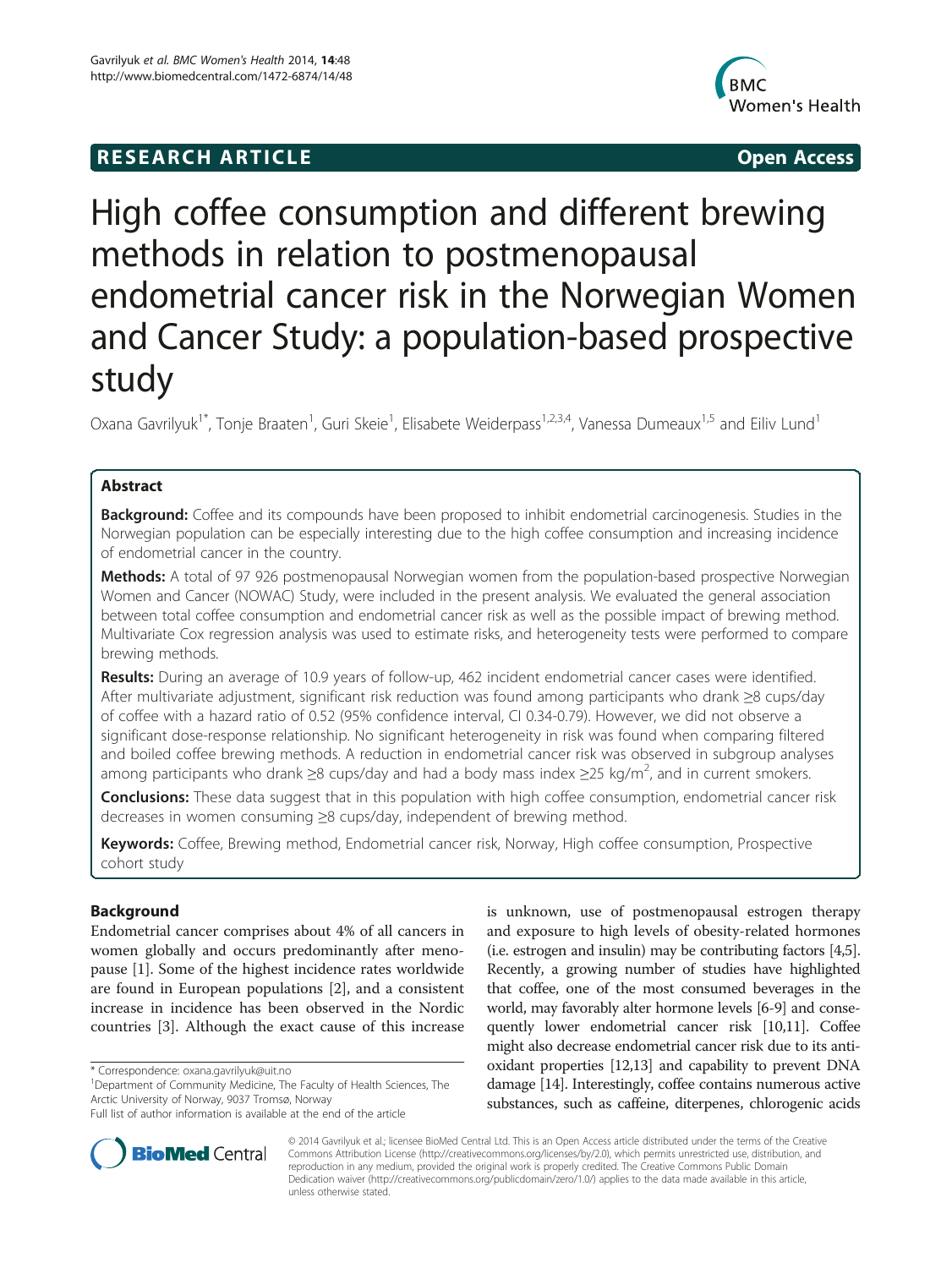and phytoestrogens. Concentrations of caffeine and other coffee compounds vary by coffee type (e.g. caffeinated or decaffeinated) and might also be modified by different preparations/brewing methods (e.g. boiled or filtered) [15,16]. Although traditions concerning coffee types and brewing methods, and levels of coffee consumption may vary across populations, relatively few countries have investigated the association between specific coffee consumption and endometrial cancer risk.

Two recent prospective studies showed inconsistent results concerning the association between coffee type and endometrial cancer risk. While one study [17] found a significant decrease in risk associated with only caffeinated coffee in obese women, another [18] concluded that both caffeinated and decaffeinated coffee may reduce endometrial cancer risk. Overall, it is unclear whether caffeine is the compound causally associated with endometrial cancer risk reduction. Moreover, to the best of our knowledge, only one Swedish prospective study has investigated the effect of boiled and filtered coffee on endometrial cancer risk [19]. Although chemical analyses in several reports showed that filtration leads to an almost complete removal of diterpenes, the most promising chemopreventive compounds in coffee [16], the comparison of filtered and boiled coffee in the Swedish study did not reveal any differences between these brewing methods and endometrial cancer risk. Of note, results from the Swedish study were inconsistent with previous studies and found no significant effect of coffee consumption on endometrial cancer risk. Thus, it remains unclear what role, if any, different brewing methods or coffee types play when it comes to endometrial cancer risk.

Norway has the second largest coffee consumption per capita after Finland, including a long tradition of using different brewing methods [20,21]. Therefore our large prospective study based on a representative sample of the general Norwegian female population offers a unique opportunity to investigate the effect of high coffee consumption covering different brewing methods, including boiled and filtered, on the incidence of postmenopausal endometrial cancer, which is steadily increasing in Norway (about 700 new cases registered annually) [22].

## Methods

## The NOWAC cohort

Using the unique 11-digit personal identity number assigned to all people legally residing in Norway (citizens, those with temporary work permission, refugees, etc.), a random sample of women aged 30–70 years was chosen from the Central Population Registry of Norway and sent an invitation to participate in the Norwegian Women and Cancer (NOWAC) Study [23,24]. Linkage was then performed with the Central Population Registry to obtain

postal addresses and vital status (alive, emigrated or deceased) of women. Linkage with the Cancer Registry of Norway was also performed to determine cancer incidence until December 31, 2009. The NOWAC Study is a large population-based cohort study, aim of which is to prospectively examine the associations between different lifestyle factors and the risk of various diseases in a representative sample of the general Norwegian female population [24]. Between 1991 and 2010, a total of 172 000 women were enrolled in the NOWAC Study. As part of their participation they completed a self-administered questionnaire on lifestyle, health and diet.

## Study sample

The present analysis used information taken from baseline questionnaires collected from NOWAC participants enrolled in 1991–1997 and 2003–2007 (129 854 women out of 239 388 invited, response rate 54.2%). Of these 129 854 women, we selected those who were either postmenopausal at start of follow-up, or who became postmenopausal during the course of follow-up. We excluded 2938 women with prevalent cancer at enrollment, 543 women who died before reaching menopause, 38 women with missing follow-up information on vital status and migration status, 6544 women who had hysterectomy at enrollment, 17 women who developed incident uterine sarcoma during follow-up, 7085 women with missing information on covariates, and 3090 premenopausal women (premenopausal at enrollment and throughout follow-up). We also excluded 11 673 women with missing information on coffee consumption. The final study sample included in the analyses consisted of 97 926 postmenopausal women at start of follow-up. All women provided informed consent, and the study was approved by The Regional Committee for Medical Research Ethics and the Norwegian Data Inspectorate.

#### Dietary assessment

Year of enrollment determined the version of the questionnaire that participants completed, therefore women were asked about either their total coffee consumption (total coffee version of the questionnaire), or their consumption of filtered, boiled, and instant coffee separately (brewing method version of the questionnaire). The categories of coffee consumption were also different in two versions of the questionnaire. In the total coffee consumption version, women were asked to choose from one of the following responses: 6–10 cups/day, 4–5 cups/day, 2–3 cups/day, 1 cup/day, 5–6 cups/week, 2–4 cups/week, 1 cup/week, 1–3 cups/month, and almost never. However, in the brewing method version, women could also choose from the following responses: ≥8 cups/day, 6–7 cups/day, 4–5 cups/day, 2–3 cups/day, 1 cup/day, 1–6 cups/week,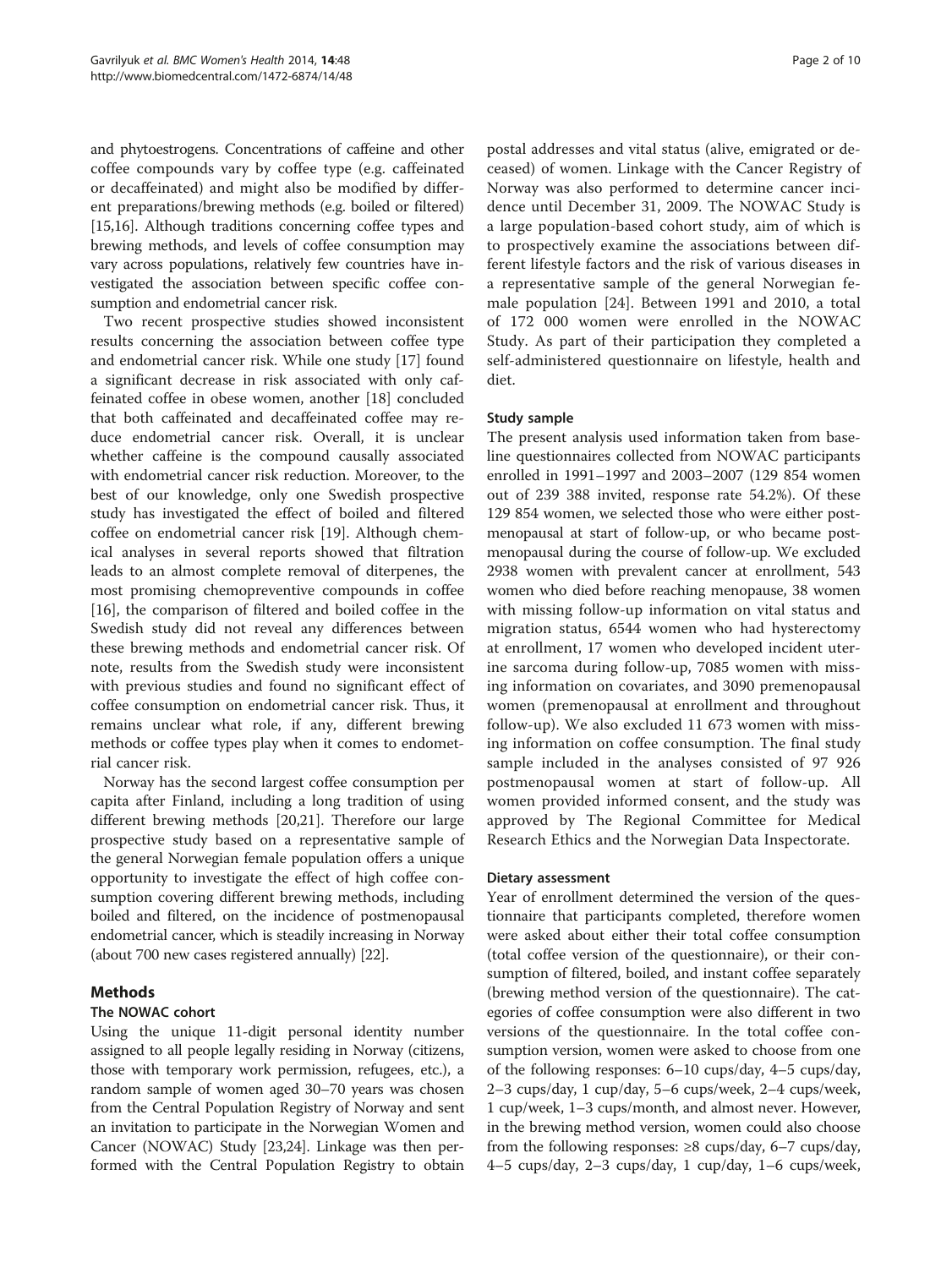and almost never. But each woman had only one set of alternatives. Therefore, in our analysis we had to create a common version of frequencies for both the total coffee version and the brewing method version of the questionnaire. Therefore we collapsed the categories of lowest consumption from both versions of the questionnaire (1 cup/day, 5–6 cups/week, 2–4 cups/week, 1–6 cups/week, 1 cup/week, 1–3 cups /month and almost never) into a single category  $(\leq 1 \text{ cup/day})$ , which was used as the reference in all analyses. The final categories used in the analysis were:  $\leq 1$  cup/day (reference category), 2–3 cups/day, 4–7 cups/day and  $\geq$ 8 cups/day (heavy consumers). Participants who responded 6–10 cups/day in the total coffee questionnaire were categorized as ≥8 cups/day in the final categories. About 13% of the study population had missing values on brewing methods.

The size of a cup of coffee was not determined in the questionnaire, but we chose to use 2.1 dl (7.1 oz) as the standard cup size, based on a 24-hour recall investigation in the NOWAC cohort (data not shown). The NOWAC Study Food Frequency Questionnaire (FFQ) has been thoroughly validated by 24-h recalls [25] and a test-retest study [26], which showed good reproducibility and validity of information on coffee consumption (Spearman's rank correlation coefficient  $r = 0.82$ , 95% confidence interval, CI 0.77-0.86; calibration coefficient 1.17, 95% CI 1.06-1.28).

## Assessment of lifestyle factors

Information on age at inclusion, age at menarche, age at first birth, education level, duration of oral contraceptive use, hormone replacement therapy use (current, former, never), smoking status (current, former, never), physical activity, and current weight and height were collected from questionnaire at enrollment. Body mass index (BMI) was calculated as weight in kg divided by height in meters squared. Menopausal status was updated when information was available. Women who were premenopausal at enrollment, but whose menopausal status changed to postmenopausal during follow-up contributed to the study as from the date they became postmenopausal. Menopausal status was derived from the answers to questions on menstruation regularity in the questionnaires. If women reported that their menstruation was regular, they were considered premenopausal. Women were classified as postmenopausal if they reported that their menstruation had stopped at the time of enrollment or during the follow-up. In case of uncertain menstruation regularity (irregular, hysterectomy, hormone replacement therapy use or otherwise insufficient information), women were defined as postmenopausal if they were at least 53 years old at the time of enrollment, or once they turned 53 during follow-up. This cut-off point has been used in previous NOWAC reports [23], based on the definition employed in The Million Women Study [27].

#### Ascertainment of endometrial cancer cases

Information on cancer incidence among NOWAC Study participants was obtained by yearly linkage to the Norwegian Cancer Registry based on the unique 11-digit person identification number assigned to each Norwegian legal resident and citizen. By the end of the follow-up period, 462 incident endometrial cancer cases were recorded in our study sample.

## Statistical analysis

Follow-up of participants started at age of enrollment in the NOWAC Study (1991-1997, 2003–2007) or at age at menopause (for those women who were premenopausal at enrollment). Women were censored at the date of diagnosis of endometrial cancer, date of death or immigration, date of report of any other cancer, or the end of follow-up (31 December 2010). Cox proportional hazard regression models were used to estimate the hazard ratios (HRs) of developing endometrial cancer with 95% CIs in each category of coffee consumption compared with consumers in the lowest category of consumption  $(\leq 1$  cup/day). We were unable to use coffee abstainers (non-consumers) as a reference group as we had too few endometrial cancer cases in the groups of only boiled and only instant coffee drinkers (Table 1). The variable total coffee consumption included responses to total coffee consumption (from total coffee version of the questionnaire) or a combination of responses to boiled, filtered and instant coffee consumption (from the brewing method version of the questionnaire). As there were very few heavy consumers of instant coffee  $(n = 2)$ , we did not investigate the effect of instant coffee consumption when estimating risk stratified by brewing method. However, instant coffee consumption was included in total coffee consumption. A test of the proportional hazard assumption was checked graphically and by assessment of Schoenfeld residuals for all relevant variables.

To test for trends, we looked at the percentage points of risk reduction conferred by each additional cup of coffee consumed when consumption was coded as a continuous variable or we assigned a median value to each category of coffee consumption when coded as a categorical variable. Multivariate analyses were carried out to control for the potential confounding effects of age at first birth, parity, age at menopause, oral contraceptive use, hormone replacement therapy use, smoking status, and BMI. We assessed the heterogeneity in effects between different brewing methods by Wald tests. Because of the proposed modifying role of BMI and smoking status, we performed subgroup analyses estimating the risk conferred by total coffee consumption on endometrial cancer stratified by these factors although we did not find any significant interaction between total coffee consumption and smoking  $(p = 0.72)$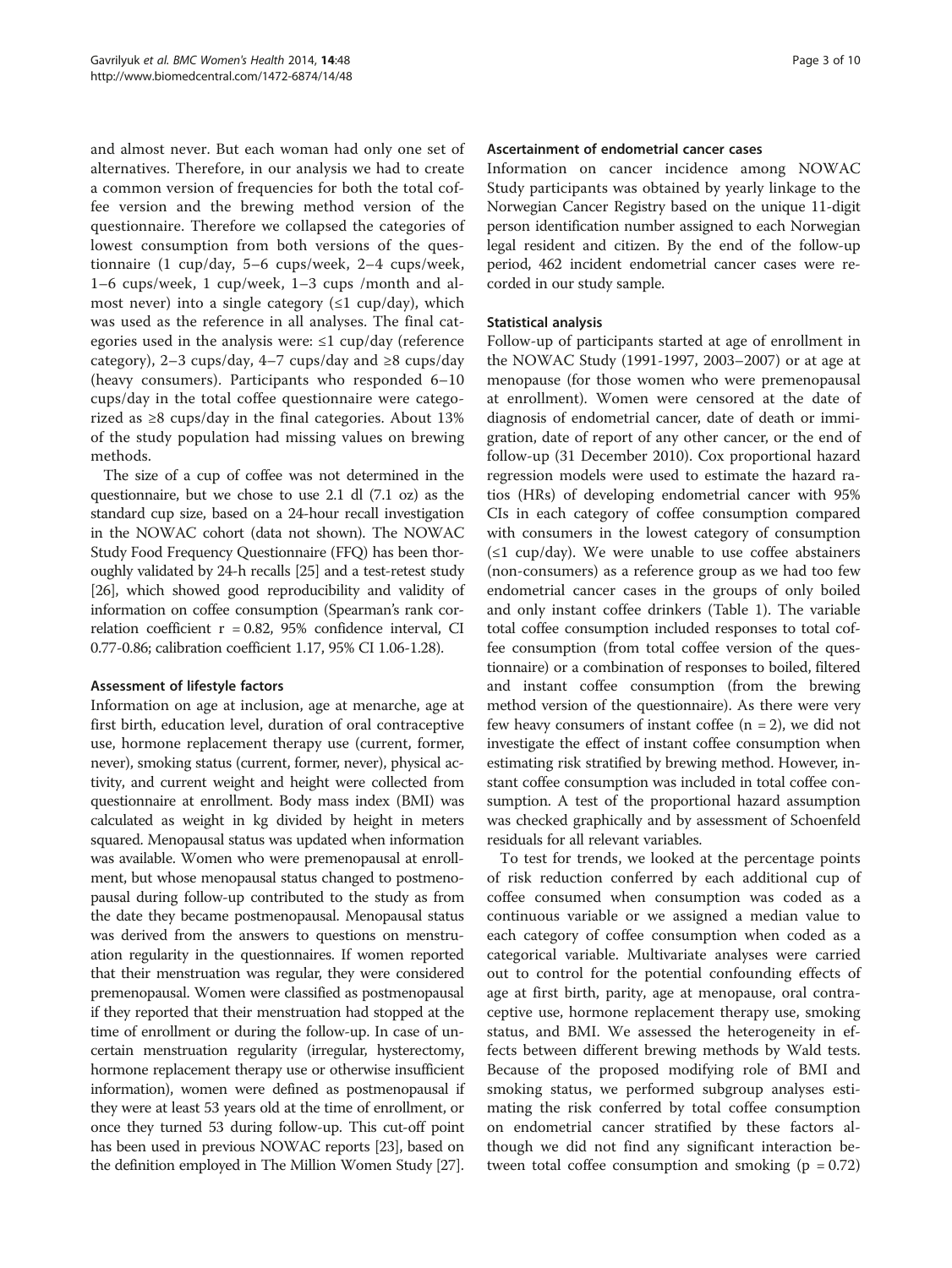|                       | Total<br>coffee, % <sup>a</sup> | <b>Boiled coffee</b>                                   |             | <b>Filtered coffee</b>                                                                               |             | Instant coffee     |             |
|-----------------------|---------------------------------|--------------------------------------------------------|-------------|------------------------------------------------------------------------------------------------------|-------------|--------------------|-------------|
|                       |                                 | Combined with other<br>brewing methods, % <sup>b</sup> | coffee, %   | Only boiled Combined with other Only filtered Combined with other Only instant<br>brewing methods, % | coffee. %   | brewing methods, % | coffee, %   |
| No of<br>participants | $n = 97926$                     | $n = 93,858$                                           | $n = 32049$ | $n = 93858$                                                                                          | $n = 60025$ | $n = 93858$        | $n = 22501$ |
| $\leq$ 1 cups per day | 16.1                            | 80.0                                                   | 54.4        | 40.1                                                                                                 | 25.6        | 91.7               | 77.5        |
| 2-3 cups per day      | 32.9                            | 7.9                                                    | 16.1        | 25.9                                                                                                 | 30.4        | 5.4                | 13.3        |
| 4-7 cups per day      | 37.8                            | 8.4                                                    | 20.2        | 25.9                                                                                                 | 33.4        | 2.4                | 7.5         |
| $\geq$ 8 cups per day | 13.2                            | 3.7                                                    | 9.3         | 8.1                                                                                                  | 10.6        | 0.5                | 1.7         |
| No of cases           | $n = 462$                       | $n = 452$                                              | $n = 174$   | $n = 452$                                                                                            | $n = 322$   | $n = 452$          | $n = 112$   |
| $\leq$ 1 cups per day | 17.7                            | 77.9                                                   | 51.2        | 44.2                                                                                                 | 27.6        | 92.7               | 79.5        |
| 2-3 cups per day      | 37.1                            | 10.4                                                   | 21.8        | 27.0                                                                                                 | 34.2        | 4.6                | 10.7        |
| 4-7 cups per day      | 38.3                            | 10.2                                                   | 23.0        | 25.0                                                                                                 | 32.9        | 2.3                | 8.0         |
| $\geq$ 8 cups per day | 6.9                             | 1.5                                                    | 4.0         | 3.8                                                                                                  | 5.3         | 0.4                | 1.8         |

Table 1 Distribution of NOWAC postmenopausal participants according to consumption of total, filtered, boiled and instant coffee

<sup>a</sup>Total coffee is combination of responses on total coffee consumption in the total coffee version of the questionnaire and filtered, boiled and instant coffee consumption in the brewing methods version of the questionnaire. <sup>b</sup>Combined with other types: those women who positively responded to question about "total coffee consumption" or/and other brewing method (filtered, boiled, instant).

and total coffee consumption and BMI ( $p = 0.66$ ). We also performed analyses in which boiled and filtered coffee were adjusted for each other, using coffee consumption as both a categorical and a continuous variable. All analyses were conducted using SAS for Windows (version 9.2; SAS Institute Inc., Cary, North Carolina, USA). All tests were two-sided with statistical significance set at  $p < 0.05$ .

#### Results

## Distribution of NOWAC participants and baseline characteristics

Participants who answered on brewing method version of the questionnaire were divided into two subgroups: those who consumed coffee prepared by only one brewing method (boiled, filtered, or instant) and those who used a mixture of brewing methods.

Among all coffee consumers, women with total coffee consumption of 2–3 cups/day and 4–7 cups/day represented the largest groups (32.9% and 37.8%, respectively). Although women drinking only filtered coffee also mostly reported to drink between 2–7 cups/day women drinking only boiled coffee appear to consume less with 54.4% drinking ≤1 cup/day (Table 1). In the group that we classified as non-consumers, there was a substantial proportion of women who were actually instant coffee drinkers in very small quantities (91.7% of participants in the group of  $\leq 1$  cup/day).

Table 2 shows the distribution of known risk factors and main baseline characteristics of our study cohort according to total coffee consumption. Women with a higher total coffee consumption had lower age at enrollment, at menarche, at first birth and at menopause, were

less often nulliparous, were more often current smokers, and were leaner than women with lower coffee consumption. This tendency was observed within all brewing methods. During an average of 10.9 years of follow-up, 462 cases of incident endometrial cancer were diagnosed in 97 926 women, contributing 1 071 943 person-years of observation. The mean age at diagnosis of endometrial cancer was 61.5 years (Table 2).

## Endometrial cancer risk

A statistically significant inverse association between total coffee consumption and endometrial cancer risk was observed among heavy consumers (age-adjusted HR 0.44, 95% CI 0.29-0.67) (Table 3). This association was slightly attenuated after multivariate adjustment (HR 0.52, 95% CI 0.34-0.79).

When analyzing different brewing methods, there was an inverse association among heavy consumers of filtered coffee only and heavy consumers of filtered coffee combined with other coffee brewing methods (multivariate-adjusted HR 0.55, 95% CI 0.32-0.94 and HR 0.55, 95% CI 0.33-0.91 respectively). However, when frequency of filtered coffee consumption was analyzed as a continuous variable, no significant dose-response relationship was observed for filtered coffee alone (p for trend 0.07), or for filtered coffee combined with other brewing methods (p for trend 0.12). In boiled coffee drinkers we observed a significant inverse association only among heavy consumers (age-adjusted HR 0.42, 95% CI 0.19-0.91), but this inverse association was borderline significant after multivariate adjustment (HR 0.45, 95% CI 0.21-1.01). We did not observe any significant dose-response relationship when boiled coffee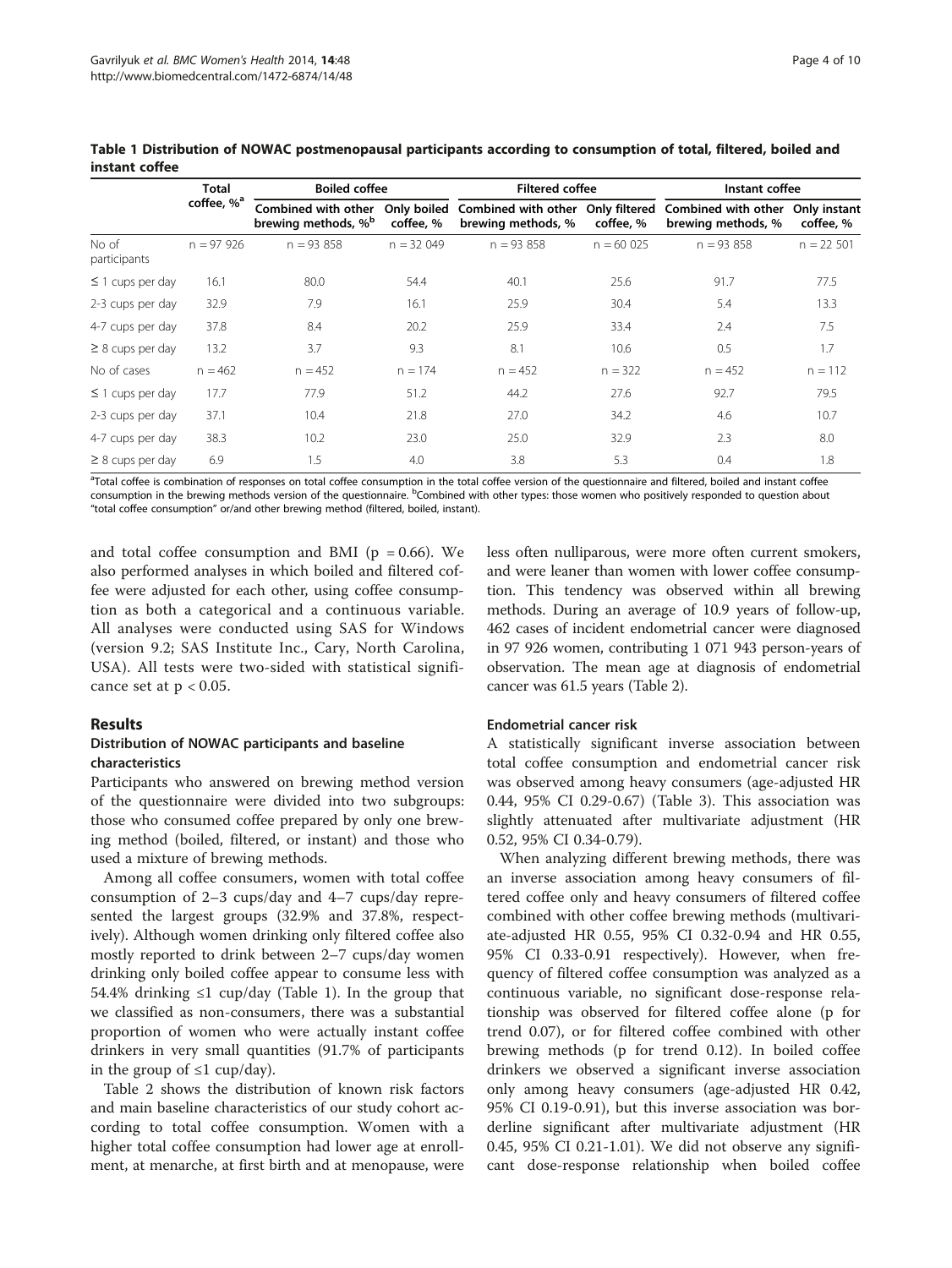| Characteristics             | Average total coffee consumption, cups per day |              |              |              |  |  |  |
|-----------------------------|------------------------------------------------|--------------|--------------|--------------|--|--|--|
|                             | $\leq 1$                                       | $2 - 3$      | $4 - 7$      | $\geq 8$     |  |  |  |
| Number of women (%)         | 15795 (16.1)                                   | 32200 (32.9) | 36992 (37.8) | 12939 (13.2) |  |  |  |
| Number of EC cases (%)      | 82 (17.7)                                      | 171 (37.1)   | 177 (37.8)   | 32 (6.9)     |  |  |  |
| Mean (sd)                   |                                                |              |              |              |  |  |  |
| Age at enrollment, years    | 47.5 (8.64)                                    | 48,7 (8.73)  | 47.9 (8.31)  | 43.7 (6.82)  |  |  |  |
| Age at menarche, years      | 13.4 (1.45)                                    | 13.4 (1.37)  | 13.3 (1.36)  | 13.2 (1.39)  |  |  |  |
| Age at first birth, years   | 24.8 (4.53)                                    | 24.4 (4.39)  | 23.6 (4.17)  | 22.7 (3.99)  |  |  |  |
| Age at menopause, years     | 48.1 (5.03)                                    | 48.7 (8.74)  | 48.3 (4.66)  | 46.9 (4.95)  |  |  |  |
| Duration of OC use, years   | 2.9(4.56)                                      | 2.6(4.29)    | 2.5(4.12)    | 2.6(4.01)    |  |  |  |
| Number of children, %       |                                                |              |              |              |  |  |  |
| $\mathbf 0$                 | 11.4                                           | 9.5          | 7.9          | 7.5          |  |  |  |
| $1 - 2$                     | 55.4                                           | 53.9         | 52.6         | 53.5         |  |  |  |
| $\geq$ 3                    | 33.2                                           | 36.6         | 39.5         | 39.0         |  |  |  |
| Years of total education, % |                                                |              |              |              |  |  |  |
| $<\,9$                      | 16.6                                           | 21.2         | 28.9         | 36.7         |  |  |  |
| $10 - 12$                   | 30.2                                           | 33.3         | 36.3         | 38.3         |  |  |  |
| $13 - 16$                   | 32.5                                           | 29.9         | 24.3         | 19.3         |  |  |  |
| >17                         | 20.8                                           | 15.6         | 10.5         | 5.9          |  |  |  |
| Smoking status, %           |                                                |              |              |              |  |  |  |
| Current                     | 17.7                                           | 21.8         | 39.3         | 61.8         |  |  |  |
| Former                      | 31.1                                           | 35.6         | 31.9         | 24.6         |  |  |  |
| Never                       | 51.2                                           | 42.6         | 28.8         | 13.7         |  |  |  |
| <b>BMI, %</b>               |                                                |              |              |              |  |  |  |
| < 20                        | 10.1                                           | 8.1          | 7.9          | 10.9         |  |  |  |
| 20-24.9                     | 56.8                                           | 58.1         | 56.7         | 57.6         |  |  |  |
| 25-29.9                     | 24.3                                           | 26.7         | 28.3         | 24.8         |  |  |  |
| $\geq 30$                   | $8.8\,$                                        | 7.1          | 7.0          | 6.8          |  |  |  |
| HRT use, %                  |                                                |              |              |              |  |  |  |
| Never                       | 79.7                                           | 79.9         | 83.3         | 91.1         |  |  |  |
| Former                      | 8.7                                            | $8.4\,$      | 7.1          | 3.3          |  |  |  |
| Current                     | 11.6                                           | 11.7         | 9.7          | 5.6          |  |  |  |
| Prevalence of diabetes, %   | 0.98                                           | 0.82         | 0.92         | 0.98         |  |  |  |

|  | Table 2 Baseline characteristics of postmenopausal NOWAC Study participants according to total coffee consumption |  |  |
|--|-------------------------------------------------------------------------------------------------------------------|--|--|
|--|-------------------------------------------------------------------------------------------------------------------|--|--|

Abbreviations: NOWAC Norwegian Women and Cancer, EC Endometrial cancer, SD Standard deviation, OC Oral contraceptives, BMI Body mass index, HRT Hormone replacement therapy.

 $N = 97926$ .

consumption alone, or boiled coffee combined with other brewing methods were included as continuous variables (p for trend 0.07 and 0.36 respectively).

Since BMI is a strong risk factor for endometrial cancer, and smoking has been reported to alter caffeine clearance, we examined additional effect modification by stratifying analyses by brewing method, BMI (<25 and  $\geq$ 25, which is considered overweight) and smoking status (never, former, current). Total coffee consumption was significantly inversely associated with endometrial cancer only among

overweight women who were heavy total coffee consumers or heavy consumers of filtered coffee (multivariate-adjusted HR 0.39, 95% CI 0.21-0.73 and HR 0.46, 95% CI 0.22-0.96, respectively) (Table 4). There was a significant reduction in endometrial cancer risk among current smokers who were heavy total coffee consumers (multivariate-adjusted HR 0.36, 95% CI 0.17-0.79). However, the association between smoking and endometrial cancer risk in relation to different brewing methods did not reach statistical significance, which could be due to limited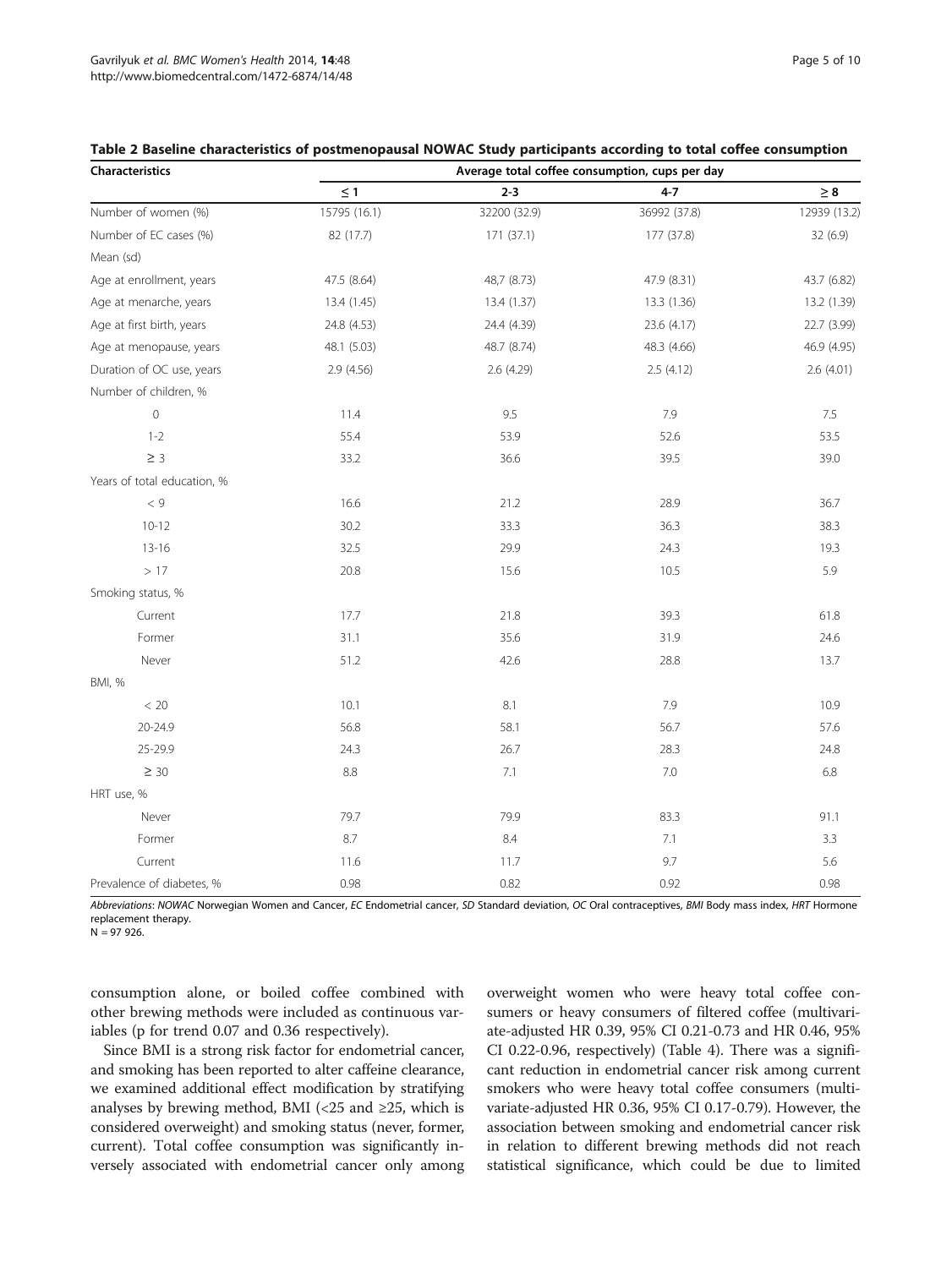| No of cups        | Total coffee <sup>a</sup> | <b>Boiled coffee</b>                   |                                               | <b>Filtered coffee</b>    |                      |  |
|-------------------|---------------------------|----------------------------------------|-----------------------------------------------|---------------------------|----------------------|--|
|                   |                           | Combined with other types <sup>b</sup> | Only boiled coffee                            | Combined with other types | Only filtered coffee |  |
|                   |                           |                                        | Age-adjusted HR, CI 95% <sup>c</sup>          |                           |                      |  |
| $\leq$ 1 cups/day | $1.0$ (ref)               | $1.0$ (ref)                            | $1.0$ (ref)                                   | $1.0$ (ref)               | $1.0$ (ref)          |  |
| 2-3 cups/day      | $0.87(0.67 - 1.13)$       | $1.12(0.83 - 1.53)$                    | $1.03(0.70-1.51)$                             | $0.98(0.79-1.23)$         | $0.93(0.70-1.23)$    |  |
| 4-7 cups/day      | $0.76(0.59-0.99)$         | 1.06 (0.78-1.44)                       | $0.87(0.59-1.26)$                             | $0.89(0.71-1.13)$         | $0.79(0.60-1.06)$    |  |
| $\geq$ 8 cups/day | $0.44(0.29-0.67)$         | $0.43(0.2-0.91)$                       | $0.42(0.19-0.91)$                             | $0.48(0.29-0.79)$         | $0.45(0.26-0.75)$    |  |
| p for trend       | < 0.0001                  | 0.21                                   | 0.02                                          | 0.002                     | 0.03                 |  |
|                   |                           |                                        | Multivariate-adjusted HR, CI 95% <sup>d</sup> |                           |                      |  |
| $\leq$ 1 cups/day | $1.0$ (ref)               | $1.0$ (ref)                            | $1.0$ (ref)                                   | $1.0$ (ref)               | $1.0$ (ref)          |  |
| 2-3 cups/day      | $0.91(0.70-1.19)$         | $1.08(0.79-1.46)$                      | $1.04(0.71-1.54)$                             | $0.99(0.79-1.24)$         | $0.99(0.75-1.31)$    |  |
| 4-7 cups/day      | $0.84(0.65-1.1)$          | $1.10(0.81 - 1.50)$                    | $0.92(0.62 - 1.36)$                           | $0.95(0.76 - 1.20)$       | $0.91(0.68-1.21)$    |  |
| $\geq$ 8 cups/day | $0.52(0.34-0.79)$         | $0.48(0.23-1.03)$                      | $0.45(0.21-1.01)$                             | $0.55(0.33-0.91)$         | $0.55(0.32-0.94)$    |  |
| p for trend       | 0.003                     | 0.36                                   | 0.07                                          | 0.12                      | 0.07                 |  |

Table 3 HRs and 95% CIs of endometrial cancer related to total, filtered and boiled coffee among 97 926 postmenopausal NOWAC Study participants

<sup>a</sup>Total coffee is combination of responses on total coffee consumption in the total coffee version of the questionnaire and filtered, boiled and instant coffee consumption in the brewing methods version of the questionnaire. <sup>b</sup>Combined with other types: those women who positively responded to question about "total coffee consumption" or/and other brewing method (filtered, boiled, instant). <sup>c</sup>Basic model that was adjusted for age. <sup>d</sup>Multivariate model that was adjusted for parity, smoking status, BMI, duration of OC and HRT use. Abbreviations: HR Hazard ratio, CI Confidence interval, NOWAC Norwegian Women and Cancer, BMI Body mass index, OC Oral contraceptives, HRT Hormone replacement therapy.

statistical power. Stratified analysis by history of diabetes mellitus, physical activity and hormone replacement therapy use was hampered by small numbers. Nevertheless, when analyses were restricted to non-diabetic women, results were similar to those from the entire study sample. To eliminate the potential effects of early undiagnosed endometrial cancer, we repeated our analysis, excluding endometrial cancer diagnosed during the first year of follow-up. Results from this analysis did not differ from those for the entire cohort. Adjusting one coffee brewing method by another method did not affect any of the risk analyses (Additional file 1: Table S1). No significant differences between boiled coffee and filtered coffee were found (Additional file 2: Table S2).

## **Discussion**

In this large population-based prospective study of postmenopausal Norwegian women, total coffee consumption was inversely associated with endometrial cancer risk, whereas there were no significant differences in this association by considered coffee brewing methods. The inverse association was stronger among overweight women, current smokers and heavy consumers. The current results show an overall association between total coffee consumption and endometrial cancer risk, which corroborates the findings of recent prospective studies [10,28-30] and supports the hypothesis that coffee and its compounds may play an important role in the chemoprevention of endometrial carcinogenesis.

There are several strengths in our study. The NOWAC cohort is well-characterized with a large number of participants who were randomly selected from the general population, giving our study enough statistical power to detect small differences in the studied subgroups. Lifestyle and dietary data were collected prior to endometrial cancer diagnosis. This minimizes the risk of recall bias, selection bias and reverse causation. In addition, we had a broad range of exposures in the cohort, and information on several coffee brewing methods. To our knowledge this is the largest cohort study to investigate the association between endometrial cancer risk and boiled/filtered coffee consumption. Finally, our cohort was based in a population with strong coffee consumption habits and low number of nonconsumers.

Our study also has some limitations, such as the selfreporting of coffee consumption. Even though results from both the NOWAC Study [25] and other studies [31,32] have shown a satisfactory reproducibility and validity of information on coffee consumption, various biases may still arise when self-reported FFQs are used. However, this kind of misclassification would most probably weaken the studied association, and would not lead to significant bias. Other limitations are the lack of information on the newer types of coffee drinks that have been incorporated into the Norwegian diet in the last decade (e.g. cappuccino, mocha and latte), and the lack of information about decaffeinated coffee, which, however, was rare in Norway during the enrollment periods. Moreover, we lacked data on how coffee beans were roasted, which can also influence the level and properties of some coffee compounds [16,33]. Finally, for a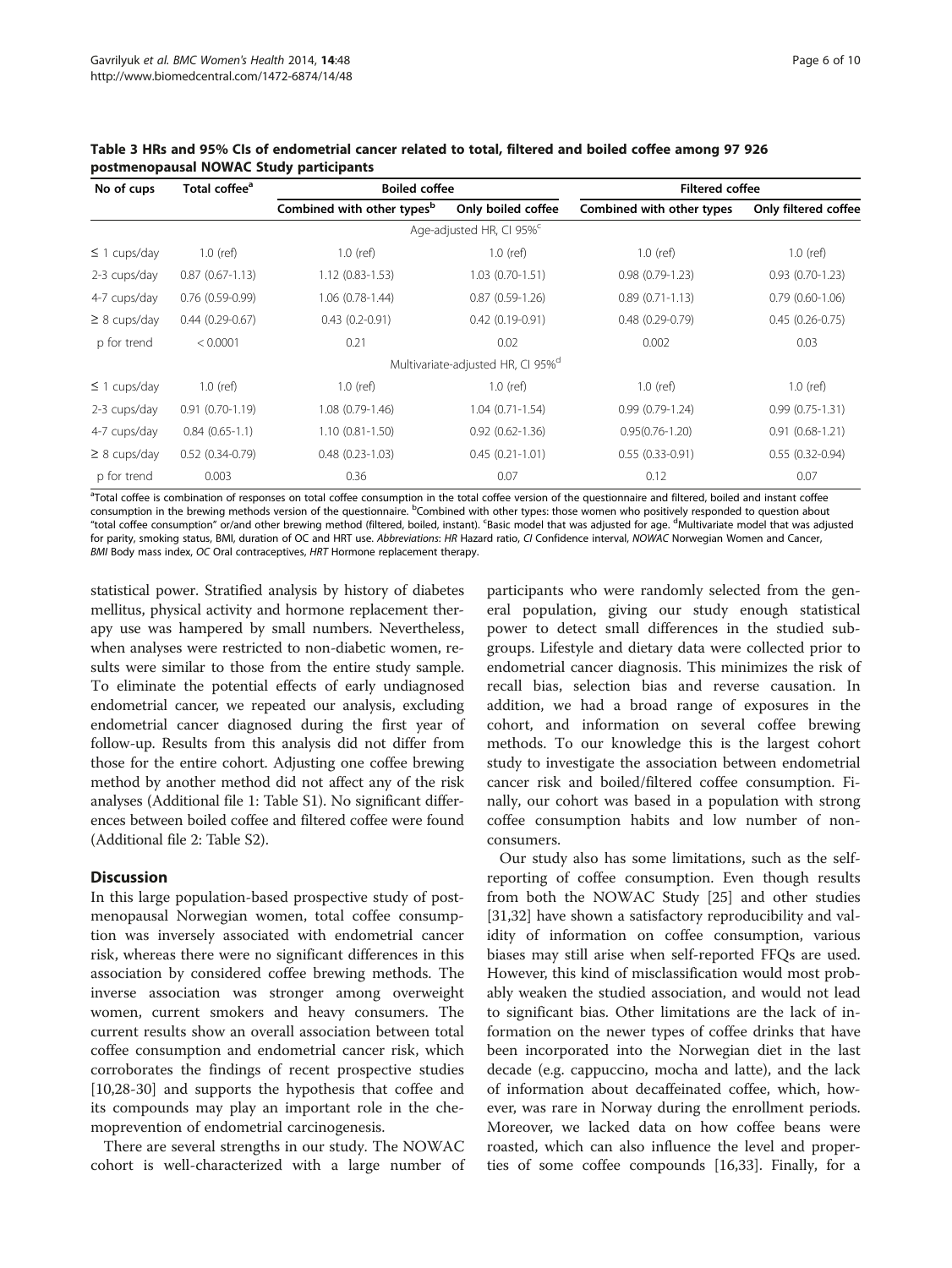|                 | No of cups | Age-adjusted HR, CI 95% <sup>a</sup> |                      | Multivariate-adjusted HR, CI 95% <sup>b</sup> |                        |                        |                        |
|-----------------|------------|--------------------------------------|----------------------|-----------------------------------------------|------------------------|------------------------|------------------------|
|                 |            | <b>Total coffee</b>                  | <b>Boiled coffee</b> | <b>Filtered coffee</b>                        | <b>Total coffee</b>    | <b>Boiled coffee</b>   | <b>Filtered coffee</b> |
| BMI < 25        | $\leq$ 1   | $1.0$ (ref)                          | $1.0$ (ref)          | $1.0$ (ref)                                   | $1.0$ (ref)            | $1.0$ (ref)            | $1.0$ (ref)            |
|                 | $2 - 3$    | $0.93(0.63 - 1.38)$                  | $0.88(0.53-1.47)$    | 1.29 (0.93-1.79)                              | $0.96$ $(0.65 - 1.42)$ | $0.87(0.52 - 1.46)$    | $1.25(0.90-1.74)$      |
|                 | $4 - 7$    | $0.78$ $(0.53-1.16)$                 | $0.88(0.53-1.44)$    | $1.05(0.75-1.49)$                             | $0.86$ $(0.58-1.29)$   | $0.97(0.59-1.60)$      | $1.11(0.78-1.57)$      |
|                 | $\geq 8$   | $0.54(0.31-0.96)$                    | $0.50(0.19-1.36)$    | $0.57(0.29-1.14)$                             | $0.65(0.36-1.17)$      | $0.59(0.22 - 1.63)$    | $0.66$ $(0.33-1.32)$   |
| p for trend     |            | 0.009                                | 0.13                 | 0.39                                          | 0.008                  | 0.31                   | 0.77                   |
| $BMI \geq 25$   | $\leq$ 1   | 1.0 (ref)                            | $1.0$ (ref)          | $1.0$ (ref)                                   | $1.0$ (ref)            | $1.0$ (ref)            | $1.0$ (ref)            |
|                 | $2 - 3$    | $0.82$ $(0.57 - 1.17)$               | $1.26(0.85-1.85)$    | $0.79(0.58-1.09)$                             | $0.83$ $(0.58 - 1.19)$ | 1.22 (0.83-1.80)       | $0.78$ $(0.57 - 1.08)$ |
|                 | $4 - 7$    | $0.72$ $(0.51 - 1.02)$               | $1.13(0.77-1.67)$    | $0.72$ $(0.51-1.02)$                          | $0.78$ $(0.55-1.12)$   | 1.21 (0.82-1.79)       | $0.83$ $(0.60 - 1.13)$ |
|                 | $\geq 8$   | $0.33(0.18-0.61)$                    | $0.33(0.10-1.02)$    | $0.40(0.19 - 0.83)$                           | $0.39(0.21-0.73)$      | $0.39(0.12 - 1.23)$    | $0.46(0.22-0.96)$      |
| p for trend     |            | 0.0005                               | 0.44                 | 0.01                                          | 0.009                  | 0.79                   | 0.05                   |
| Never smokers   | $\leq$ 1   | $1.0$ (ref)                          | 1.0 (ref)            | $1.0$ (ref)                                   | $1.0$ (ref)            | $1.0$ (ref)            | 1.0 (ref)              |
|                 | $2 - 3$    | $1.01(0.7-1.44)$                     | $1.09(0.72 - 1.67)$  | $1.15(0.85 - 1.57)$                           | $1.05(0.74-1.51)$      | $1.07(0.70-1.62)$      | $1.19(0.87-1.62)$      |
|                 | $4 - 7$    | $0.97(0.67 - 1.41)$                  | $0.95(0.57-1.58)$    | $0.08(0.76-1.53)$                             | $0.97(0.67 - 1.42)$    | $0.91(0.55-1.53)$      | $1.08(0.76-1.53)$      |
|                 | $\geq$ 8   | $0.54(0.23-1.26)$                    | $0.36(0.05-2.52)$    | $0.67(0.25-1.83)$                             | $0.49(0.21-1.16)$      | $0.33$ $(0.05 - 2.33)$ | $0.63$ $(0.23-1.72)$   |
| p for trend     |            | 0.41                                 | 0.59                 | 0.99                                          | 0.26                   | 0.44                   | 0.94                   |
| Former smokers  | $\leq$ 1   | $1.0$ (ref)                          | $1.0$ (ref)          | $1.0$ (ref)                                   | $1.0$ (ref)            | $1.0$ (ref)            | 1.0 (ref)              |
|                 | $2 - 3$    | $0.75(0.47-1.19)$                    | $1.05(0.59-1.86)$    | $0.69(0.45-1.05)$                             | $0.76(0.47-1.21)$      | $1.04(0.58-1.85)$      | $0.70(0.46-1.07)$      |
|                 | $4 - 7$    | $0.76(0.48-1.21)$                    | 1.79 (1.12-2.85)     | $0.79(0.52 - 1.18)$                           | $0.74(0.46-1.18)$      | 1.69 (1.06-2.72)       | $0.77(0.51-1.16)$      |
|                 | $\geq 8$   | $0.59(0.29-1.20)$                    | $0.25(0.03-1.76)$    | $0.66$ $(0.30-1.45)$                          | $0.57(0.28-1.15)$      | $0.23(0.03 - 1.67)$    | $0.64(0.29-1.42)$      |
| p for trend     |            | 0.09                                 | 0.67                 | 0.19                                          | 0.06                   | 0.83                   | 0.18                   |
| Current smokers | $\leq$ 1   | $1.0$ (ref)                          | $1.0$ (ref)          | $1.0$ (ref)                                   | $1.0$ (ref)            | $1.0$ (ref)            | $1.0$ (ref)            |
|                 | $2 - 3$    | $0.73$ $(0.37-1.45)$                 | $1.16(0.56-2.41)$    | $1.04(0.60-1.78)$                             | $0.76$ $(0.38-1.52)$   | 1.16 (0.56-2.42)       | $1.04(0.60-1.79)$      |
|                 | $4 - 7$    | $0.61(0.32-1.15)$                    | $0.76(0.39-1.48)$    | $0.93$ $(0.58 - 1.50)$                        | $0.64(0.34-1.21)$      | $0.77$ $(0.39-1.50)$   | $0.96$ $(0.59-1.55)$   |
|                 | $\geq 8$   | $0.36(0.17-0.79)$                    | $0.69(0.28-1.73)$    | $0.40(0.17-0.95)$                             | $0.37(0.17-0.81)$      | $0.69(0.28-1.73)$      | $0.40(0.17-0.95)$      |
| p for trend     |            | 0.009                                | 0.30                 | 0.12                                          | 0.01                   | 0.30                   | 0.13                   |

| Table 4 HRs and 95% CIs of total, boiled and filtered coffee consumption stratified by BMI and smoking status in 97 |  |
|---------------------------------------------------------------------------------------------------------------------|--|
| 926 postmenopausal NOWAC Study participants                                                                         |  |

<sup>a</sup>Basic model that was adjusted for age. <sup>b</sup>Multivariate model that was adjusted for parity, smoking status, BMI, duration of OC and HRT use. *Abbreviations: HR* Hazard ratio, CI Confidence interval, BMI Body mass index, NOWAC Norwegian Women and Cancer, OC Oral contraceptives, HRT Hormone replacement therapy.

large part of the cohort there is no detailed information on consumption of tea, cola-type drinks, and chocolate, which contain some of the same possible bioactive compounds as coffee, and therefore these variables could not be adjusted for the present analysis.

Over the past two decades several studies have evaluated the association between coffee consumption and endometrial cancer risk. Only one prospective study from Sweden has investigated the association between two coffee brewing methods and endometrial cancer risk [19] and did not find any significant decrease in endometrial cancer risk associated with coffee consumption. Our results support the main hypothesis of recent prospective studies [10,28], which suggested a significant inverse association with total coffee consumption, in particular among overweight women. However, these studies reported a protective effect with moderate coffee consumption (3–4 cups/day) [10,28], whereas we only observed this

effect at high consumption levels  $(\geq 8 \text{ cups/day})$ . This discrepancy might be explained by the fact that Scandinavians used to drink far more coffee than people in other countries [34,35]. Recent investigations from the National Coffee Information Organization showed that in the period 1982–2009, which includes the enrolment period of the NOWAC Study, 90% of Norwegians aged over 40 years had an average coffee consumption of 4–5 cups/day [21]. It is possible that such a long tradition of heavy consumption changed mechanisms involved in the association between coffee consumption and cancer risk. This hypothesis however, needs further exploration. We cannot exclude the possibility that coffee consumption reported at enrollment decreases during follow-up for most participants.

There are several potential theories by which coffee may reduce endometrial cancer risk. The hormonal theory asserts that the metabolism of caffeine and other coffee compounds interact mainly with the metabolism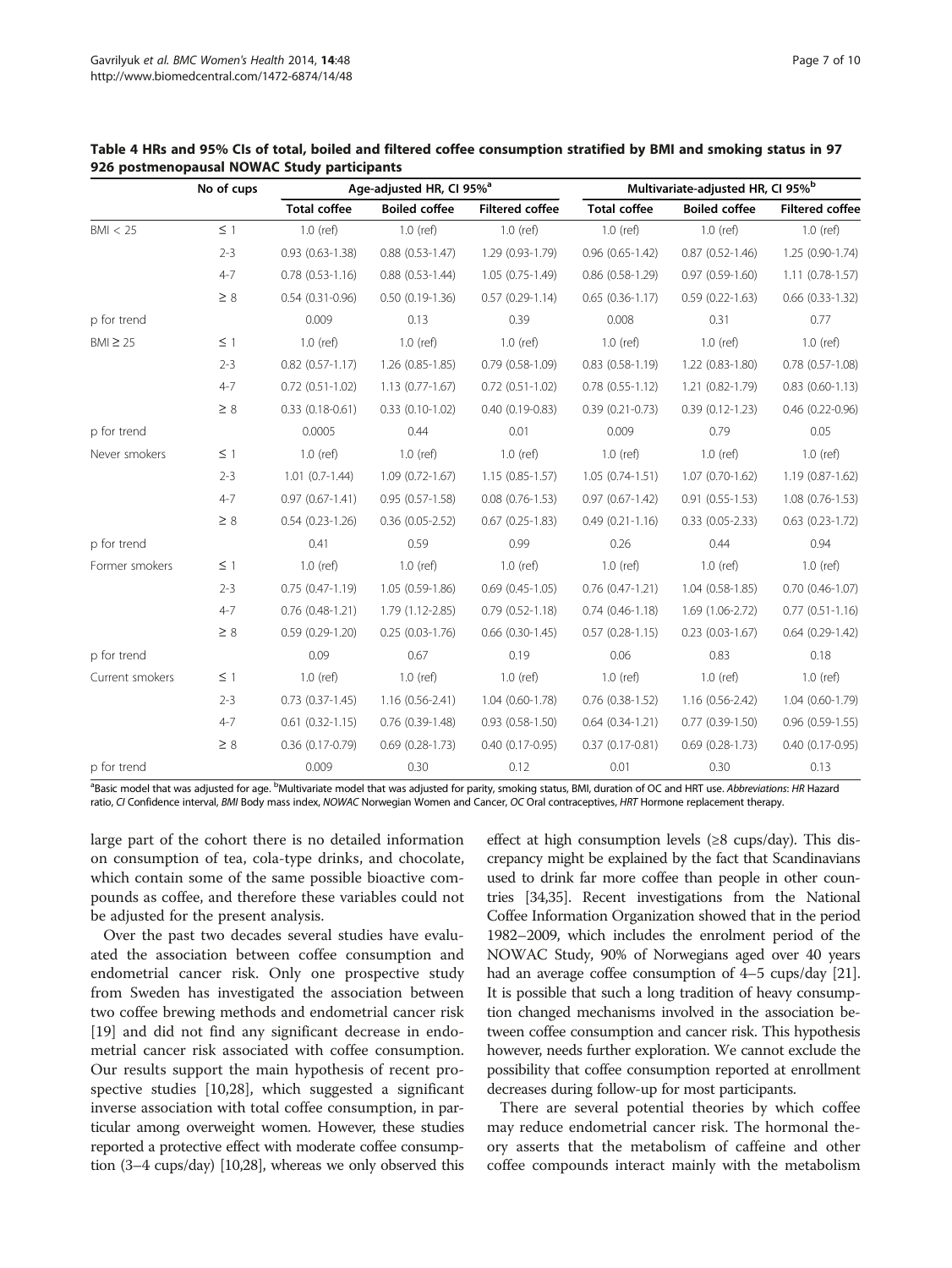of estrogens. The oxidative metabolism of both caffeine and estrogens are regulated by the same family of cytochrome enzymes, and there is an interaction between them [36-39]. In addition, the hormonal mechanism focuses on the ability of coffee to regulate several hormone levels, the altered stimulation of which may lead to hyperinsulinemia and, therefore, increased proliferation of the endometrial stromal cells [40,41]. Thus, coffee increases the level of adiponectin, the deficiency of which leads to hyperinsulinemia [42], increases the level of free estrogens by decreasing the level of sex hormonebinding globulin (SHBG), and increases the level of circulating free insulin-like growth factor-1 by decreasing the levels of insulin-like growth factor-binding protein [9]. Another theory suggests that coffee compounds block the initiation phase of the carcinogenic process, decrease DNA damage and protect cells against reactive oxygen species by inducing the production of detoxifying enzymes through several mechanisms [43,44].

The question about which bioactive compounds in coffee have a higher antioxidant capacity remains open. Exposure to these coffee components is highly dependent on different conditions such as choice of beans and phase of administration, and is most likely also dependent on brewing method [16,33]. For a long time in Norway, boiled coffee, which is prepared by boiling water and adding coarse grounds in a pot, was the traditional brewing method. However, since boiled coffee may increase cholesterol levels [15], this brewing method was, to a large extent, replaced by filtered coffee starting in the 1990s. Based upon the market information from the National Coffee Information Organization [21], Norway has been mostly importing coffee Arabica, which is known to contain a higher percentage of diterpenes, but a lower concentration of caffeine in comparison to coffee Robusta [16]. In some studies it was highlighted that use of different methods and conditions can change the chemical composition of coffee and therefore open opportunities to modify and design various coffee brews with desired beneficial health effects [15]. Despite of this, we did not observe any significant favorable differences in the brewing methods we considered in our report. On another note, the negative effects of coffee drinking on health cannot be ignored. Indeed, high amounts of boiled coffee may increase cholesterol levels [45], although the beneficial effects of coffee on health might be expected at consumption levels that do not entail any increase in blood cholesterol [46].

In subgroup analyses, our data suggested that mechanisms involving interactions with BMI and smoking may be relevant in the association between coffee consumption and endometrial cancer risk. Indeed, overweight women with high coffee consumption have already been reported to have stronger protection against endometrial cancer in comparison to lean women [10,28]. This could

be explained by the fact that obese women already have lower levels of SHBG, resulting in higher levels of bioavailable estrogen, hypoadiponectinemia, insulin resistance, hyperinsuliemia, and high levels of oxidative stress [47], all of which have been reported to improve in coffee drinkers [9,42]. It is also of interest that in our study there was a strong significant inverse association between coffee drinking and endometrial cancer risk among women who were current smokers. These results are consistent with the results from a recently published study [10], but the underlying mechanisms are not fully understood. It is known that caffeine, nicotine and estrogens are metabolized by the same family of cytochrome P450 enzymes [48,49]. As the half-life of caffeine is much lower in smokers than non-smokers, caffeine intake is usually higher in smokers. It was also reported that smoking induces the 2-hydroxylation pathway of estradiol metabolism, leading to decreased bioavailability at estrogen target tissues. Thus, it was suggested that caffeine in combination with nicotine enhances the clearance of estradiol by increasing CYP1A2 activity, and, hence, the combination of coffee drinking and smoking might offer more pronounced protection against hormone-dependent tumors [50]. In addition to high BMI and smoking, some studies on the association between endometrial cancer and coffee consumption have reported a stronger association among never users, or at least former users, of hormone replacement therapy [10,28]. We did not observe any significant differences in our subgroup analyses for ever and never users of hormone replacement therapy but our analysis was hampered by small numbers.

## Conclusions

In conclusion, the findings of our study are in line with previous reports indicating that total coffee consumption may decrease endometrial cancer risk. In addition, we found no significant heterogeneity in risk when comparing different brewing methods (filtered and boiled coffee). Because our population generally has a high coffee consumption at inclusion, the observed decreased endometrial cancer risk among women consuming ≥8 cups/day should be considered with caution. Thus, these findings need confirmation in other populations with consistent heavy coffee consumption.

## Additional files

[Additional file 1:](http://www.biomedcentral.com/content/supplementary/1472-6874-14-48-S1.docx) Age-adjusted and multivariate-adjusted HRs and 95% CIs. One coffee brewing method adjusted for other brewing methods.

[Additional file 2:](http://www.biomedcentral.com/content/supplementary/1472-6874-14-48-S2.docx) Test for heterogeneity. Comparison between heavy boiled coffee drinkers only and heavy filtered coffee drinkers only.

#### Abbreviations

BMI: Body mass index; CI: Confidence interval; HR: Hazard ratio; NOWAC: Norwegian Women and Cancer; SBHG: Sex hormone-binding globulin.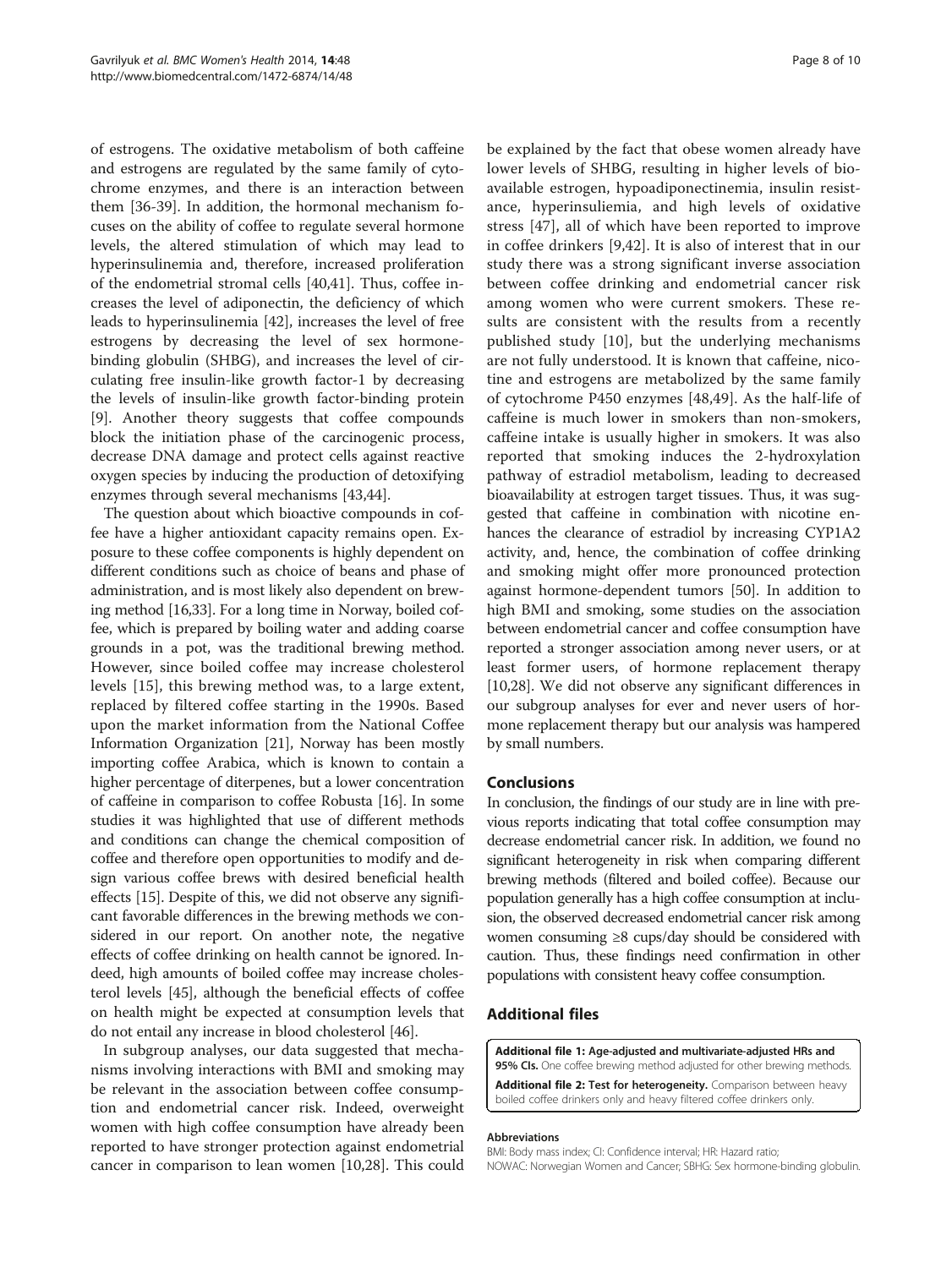#### Competing interests

The authors declare that they have no competing interests.

#### Authors' contributions

OG carried out the interpretation of the data and drafted the manuscript. TB carried out the statistical analysis. EL developed the research plan, directed the analysis and contributed with critical revision of the manuscript. He is the principal investigator and designed the NOWAC Study. VD contributed with the interpretation of the data and helped to draft the manuscript. GS contributed with the planning of statistical analysis, consulted in nutrition questions and helped in revision of the manuscript. EW contributed with planning the statistical analysis, interpretation of the data, and revision of the manuscript. All authors read and approved the final manuscript.

#### Acknowledgments

The authors thank the NOWAC Study staff and participants for their contributions to this study. The authors thank Norwegian Coffee Association for providing an updated information on coffee consumption trends in Norway. The authors thank Trudy Perdrix-Thoma for providing professional text editing. This study was supported by funding from Northern Norway Regional Health Authority (Helse Nord RHF) and the Medical Faculty, The Arctic University of Norway, Tromsø, Norway. VD is supported by the European Research Council grant ERC-2008-AdG 232997. EL is supported by the European Research Council and Medical Faculty, The Arctic University of Norway. TB and EW are supported by Medical Faculty, The Arctic University of Norway. GS is supported by Centre of excellence program HELGA (070015). The funding bodies had no role in design, in the collection, analysis, and interpretation of data; in the writing of the manuscript; and in the decision to submit the manuscript for publication.

#### Author details

<sup>1</sup>Department of Community Medicine, The Faculty of Health Sciences, The Arctic University of Norway, 9037 Tromsø, Norway. <sup>2</sup>Department of Medical Epidemiology and Biostatistics, Karolinska Institutet, Stockholm, Sweden. <sup>3</sup>Cancer Registry of Norway, Oslo, Norway. <sup>4</sup>Folkhälsan Research Centre, Samfundet Folkhälsan, Helsinki, Finland. <sup>5</sup>Department of Oncology, McGill University, Montreal, Canada.

#### Received: 25 October 2013 Accepted: 17 March 2014 Published: 25 March 2014

#### References

- Curado MP, Edwards B, Shin HR, Storm H, Ferlay J, Heanue M, Boyle P (Eds): Cancer Incidence in Five Continents, Vol. IX, IARC Scientific Publications No. 160. Lyon, France: IARC Press; 2007.
- 2. Parkin DM, Whelan SL, Ferlay J, Teppo L, Thomas DB (Eds): Cancer Incidence in Five Continents. Vol. VIII. Lyon: IARC Press; 2002.
- 3. Lindemann K, Eskild A, Vatten LJ, Bray F: Endometrial cancer incidence trends in Norway during 1953–2007 and predictions for 2008–2027. Int J Cancer 2010, 127:2661–2668.
- Plataniotis G, Castiglione M: Endometrial cancer: ESMO Clinical Practice Guidelines for diagnosis, treatment and follow-up. Ann Oncol 2010, 21(Suppl 5):v41–v45.
- 5. Saso S, Chatterjee J, Georgiou E, Ditri AM, Smith JR, Ghaem-Maghami S: Endometrial cancer. BMJ 2011, 343:d3954.
- 6. Nagata C, Kabuto M, Shimizu H: Association of coffee, green tea, and caffeine intakes with serum concentrations of estradiol and sex hormone-binding globulin in premenopausal Japanese women. Nutr Cancer 1998, 30:21–24.
- 7. Arnlov J, Vessby B, Riserus U: Coffee consumption and insulin sensitivity. JAMA 2004, 291:1199–1201.
- Wu T, Willett WC, Hankinson SE, Giovannucci E: Caffeinated coffee, decaffeinated coffee, and caffeine in relation to plasma C-peptide levels, a marker of insulin secretion, in U.S. women. Diabetes Care 2005, 28:1390–1396.
- Ferrini RL, Barrett-Connor E: Caffeine intake and endogenous sex steroid levels in postmenopausal women. The Rancho Bernardo Study. Am J Epidemiol 1996, 144:642–644.
- 10. Je Y, Giovannucci E: Coffee consumption and risk of endometrial cancer: Findings from a large up-to-date meta-analysis. Int J Cancer 2012, 131:1700–1710.
- 11. Yu X, Bao Z, Zou J, Dong J: Coffee consumption and risk of cancers: a meta- analysis of cohort studies. BMC Cancer 2011, 11:96.
- 12. Natella F, Nardini M, Giannetti I, Dattilo C, Scaccini C: Coffee drinking influences plasma antioxidant capacity in humans. J Agric Food Chem 2002, 50:6211–6216.
- 13. Gomes-Junior RA, Moldes CA, Delite FS, Pompeu GB, Gratao PL, Mazzafera P, Lea PJ, Azevedo RA: Antioxidant metabolism of coffee cell suspension cultures in response to cadmium. Chemosphere 2006, 65:1330–1337.
- 14. Bakuradze T, Boehm N, Janzowski C, Lang R, Hofmann T, Stockis JP, Albert FW, Stiebitz H, Bytof G, Lantz I, Baum M, Eisenbrand G: Antioxidant-rich coffee reduces DNA damage, elevates glutathione status and contributes to weight control: results from an intervention study. Mol Nutr Food Res 2011, 55:793–797.
- 15. McCusker RR, Goldberger BA, Cone EJ: Caffeine content of specialty coffees. J Anal Toxicol 2003, 27:520–522.
- 16. Sridevi V, Giridhar P, Ravishankar GA: Evaluation of roasting and brewing effect on antinutritional diterpenes-cafestol and kahweol in coffee. Global J Med Res 2011, 11:16–22.
- 17. Je Y, Hankinson SE, Tworoger SS, DeVivo I, Giovannucci E: A prospective cohort study of coffee consumption and risk of endometrial cancer over a 26-year follow- up. Cancer Epidemiol Biomarkers Prev 2011, 20:2487–2495.
- 18. Giri A, Sturgeon SR, Luisi N, Bertone-Johnson E, Balasubramanian R, Reeves KW: Caffeinated coffee, decaffeinated coffee and endometrial cancer risk: A prospective cohort study among US postmenopausal women. Nutrients 2011, 3:937–950.
- 19. Nilsson LM, Johansson I, Lenner P, Lindahl B, van Guelpen B: Consumption of filtered and boiled coffee and the risk of incident cancer: a prospective cohort study. Cancer Causes Control 2010, 21:1533–1544.
- 20. Johansson LSK, Bjørneboe G-EA, Drevon CA: Dietary habits among
- Norwegian men and women. Scand J Nutr 1997, 41:63–70.
- 21. Norsk kaffe informasjon. [\[http://www.kaffe.no/](http://www.kaffe.no/)]
- 22. Cancer registry of Norway. [[http://www.kreftregisteret.no/\]](http://www.kreftregisteret.no/) 23. Lund E, Dumeaux V, Braaten T, Hjartaker A, Engeset D, Skeie G, Kumle M:
- Cohort profile: the Norwegian women and cancer study–NOWAC– Kvinner og kreft. Int J Epidemiol 2008, 37:36–41.
- 24. Lund E, Kumle M, Braaten T, Hjartåker A, Bakken K, Eggen E, Gram TI: External validity in a population-based national prospective study–the Norwegian Women and Cancer Study (NOWAC). Cancer Causes Control 2003, 14:1001–1008.
- 25. Hjartaker A, Andersen LF, Lund E: Comparison of diet measures from a food- frequency questionnaire with measures from repeated 24-hour dietary recalls. The Norwegian Women and Cancer Study. Public Health Nutr 2007, 10:1094–1103.
- 26. Parr CL, Veierød MB, Laake P, Lund E, Hjartåker A: Test-retest reproducibility of a food frequency questionnaire (FFQ) and estimated effects on disease risk in the Norwegian Women and Cancer Study (NOWAC). Nutr J 2006, 5:4.
- 27. Million Women Study Collaborators: Breast cancer and hormonereplacement therapy in the million women study. Lancet 2003, 362:419–427.
- 28. Gunter MJ, Schaub JA, Xue X, Freedman ND, Gaudet MM, Rohan TE, Hollenbeck AR, Sinha R: A prospective investigation of coffee drinking and endometrial cancer incidence. Int J Cancer 2012, 131:E530-E536.
- Shimazu T, Inoue M, Sasazuki S, Iwasaki M, Kurahashi N, Yamaji T, Tsugane S, JPHC Study Group Members: Coffee consumption and risk of endometrial cancer: a prospective study in Japan. Int J Cancer 2008, 123:2406-2410.
- 30. Friberg E, Orsini N, Mantzoros CS, Wolk A: Coffee drinking and risk of endometrial cancer-a population-based cohort study. Int J Cancer 2009, 125:2413–2417.
- 31. Jacobsen BK, Knutsen SF, Knutsen R: The Tromso heart study: comparison of information from a short food frequency questionnaire with a dietary history survey. Scand J Soc Med 1987, 15:41-47.
- 32. Saaksjarvi K, Knekt P, Mannisto S, Heliovaara M: Self-administered questionnaire is a reliable measure of coffee consumption. J Epidemiol 2010, 20:363–369.
- 33. Farah A, de Paulis T, Trugo LC, Martin PR: Effect of roasting on the formation of chlorogenic acid lactones in coffee. J Agric Food Chem 2005, 53:1505–1513.